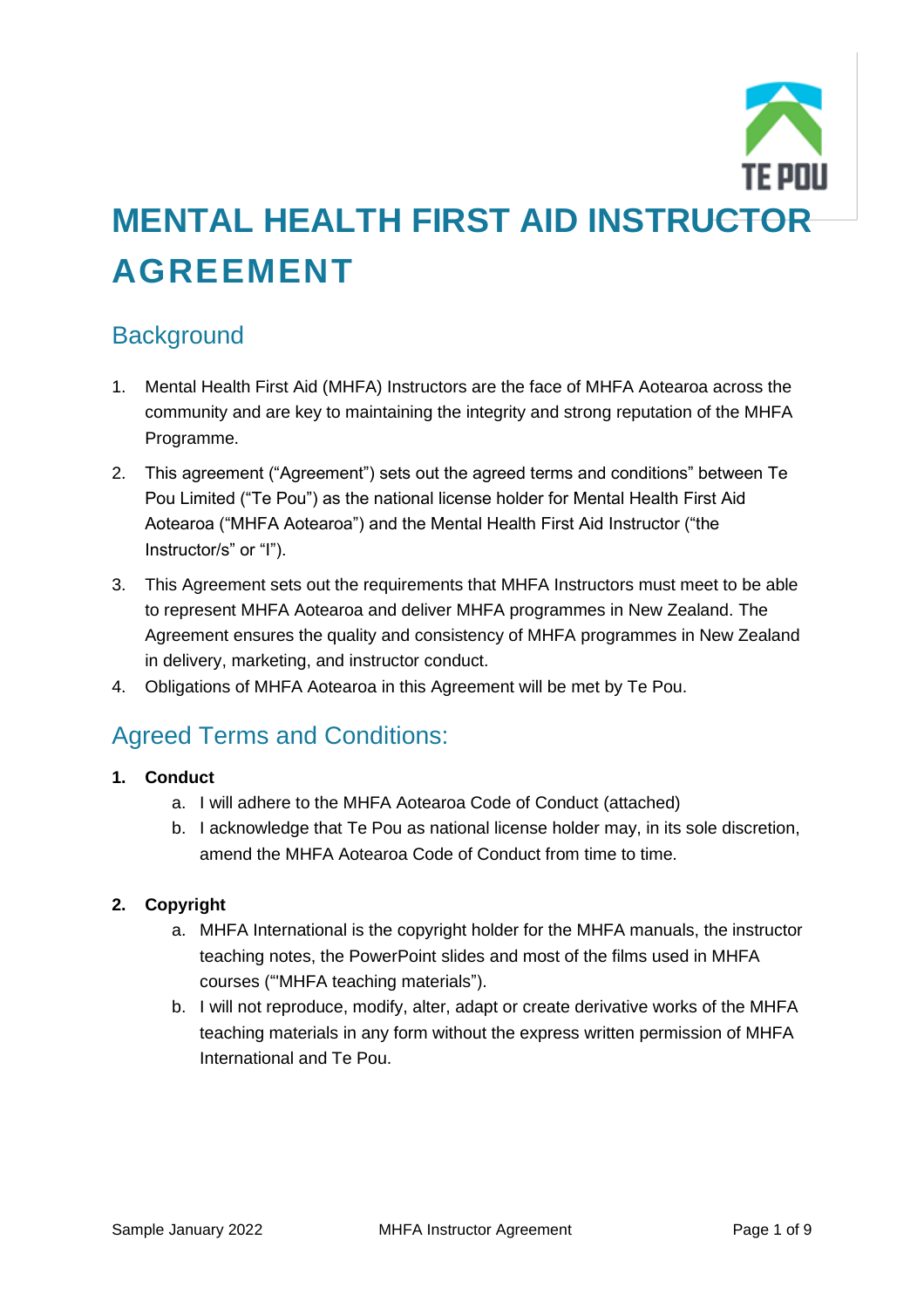#### **3. Trademarks and Logos**

- a. The term 'Mental Health First Aid' and the MHFA International logo ("Logo") (together the "Trademarks") are trademarks owned or authorised for Te Pou use by MHFA International.
- b. I will not use the Trademarks in any other company name (e.g., 'Mental Health First Aid Auckland'), product name, service name, domain name, social media profile name, website title, publication title, or the like.
- c. Te Pou grants the Instructor a non-exclusive, revocable licence to use the MHFA Aotearoa logo as co-branding for the Instructor's own logo, business or in other branding. If used online, the logo should link back to the MHFA Aotearoa website – www.mentalhealthfirstaid.nz
- d. The logo must not be:
	- i. used as a profile picture or avatar for any social media site
	- ii. edited in any way, for example by removing or adding text
- e. Where a MHFA course is being delivered within an organisation only to staff from that organisation exclusively, the course PowerPoint can be co-branded with that organisation's logo.

#### **4. Variations to Teaching Materials / Delivery**

- a. I understand that Te Pou may vary the MHFA Aotearoa courses or withdraw these courses from delivery by notice of at least six months of the variation or withdrawal.
- b. I will not amend or vary the content of the MHFA teaching materials in any way, except for scenarios, relevant examples and local information, as this may adversely affect the standing and research claims of the MHFA Programme.
- c. I will not amend the title of the MHFA course that I am delivering to suggest that it has been specifically developed or customised for a specific group (for example MHFA for Social Workers).
- d. I acknowledge that variations to the materials in the MHFA Programme could possibly lead to adverse effects on course participants.

#### **5. Course Resources**

- a. The MHFA Instructor Kit received by me as an Accredited MHFA Instructor, is to remain my property and is not to be given to or used by my employer or any other party.
- b. I will not on-sell MHFA manuals or workbooks or distribute them as part of any other training courses.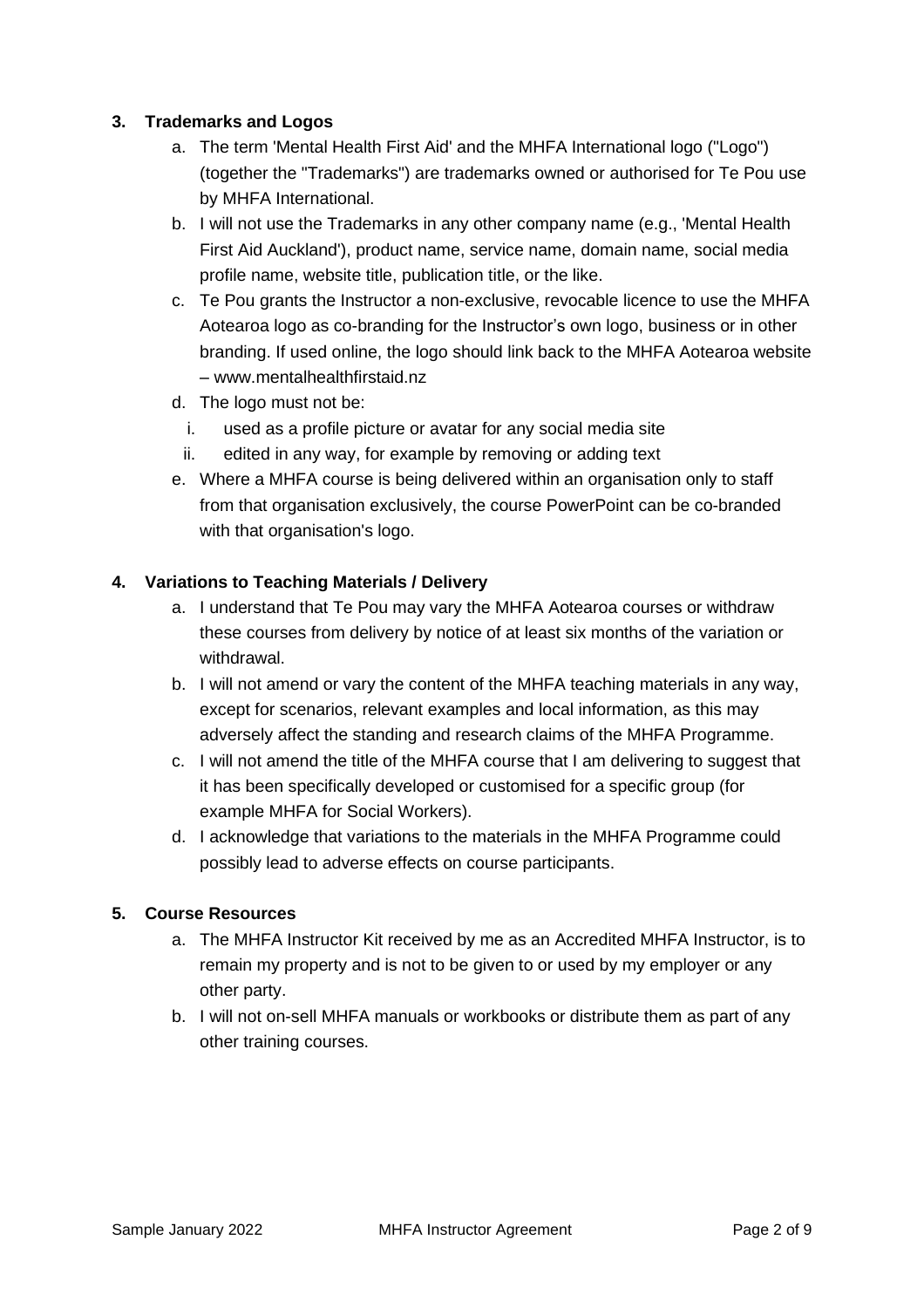#### **6. Delivery of Courses**

- a. I will deliver the entire curriculum in each MHFA course I conduct, and will not shorten the courses or add additional modules without the express written permission of Te Pou.
- b. I will ensure that all of my MHFA course participants receive a current MHFA manual as part of their course attendance.
- c. I will deliver the standard two-day course in person (i.e. via face-to-face delivery) to all participants, unless otherwise agreed with Te Pou.
- d. I will deliver the blended workplace or community programme in person or via zoom or similar video conferencing software for the second component of the course, unless otherwise agreed with Te Pou.
- e. When instructing, I will only deliver MHFA courses that I have current Accreditation for, and I will deliver them to participants over the age of 18, with the exception of the teen programme which has separate accreditation.
- f. I will only conduct MHFA Aotearoa courses within New Zealand or to New Zealand citizens located within New Zealand embassies.
- g. I will deliver the face-to-face courses to a minimum of 8 and a maximum of 20 participants per face-to- face course (unless specifically permitted to do otherwise in writing by Te Pou).
- h. I will deliver blended online MHFA courses to a maximum of 12 participants per blended online MHFA course (unless specifically permitted to do otherwise in writing by Te Pou).
- i. I will enter the data (i.e. course type and date, and number of participants and any other information reasonably requested by Te Pou) from every one of my completed MHFA courses into the MHFA Aotearoa Moodle immediately on completion and also provide this information quarterly to Te Pou via email.
- j. For every MHFA course that I conduct, I will collect and enter into the MHFA Aotearoa Moodle email addresses for every course participant who wishes to complete the online feedback and (where offered) First Aider Accreditation assessment.
- k. If I am accredited to deliver teen MHFA courses:

i. I will ensure that at least 10% of the staff (and a minimum of two staff) in any school/alternative setting where teen MHFA courses will be run have been trained in Youth MHFA before the teen MHFA courses are conducted.

ii. I acknowledge that entire groups need to receive the training e.g. an entire school year group, Scout 2 troop, sports team, given age group in a youth justice setting.

l. I will conduct the equivalent of three MHFA courses in my initial type and any subsequent type of MHFA Instructor Accreditation before applying to up-skill to an additional MHFA Instructor Accreditation. This requirement may be waived in exceptional circumstances after consideration by Te Pou. The project lead of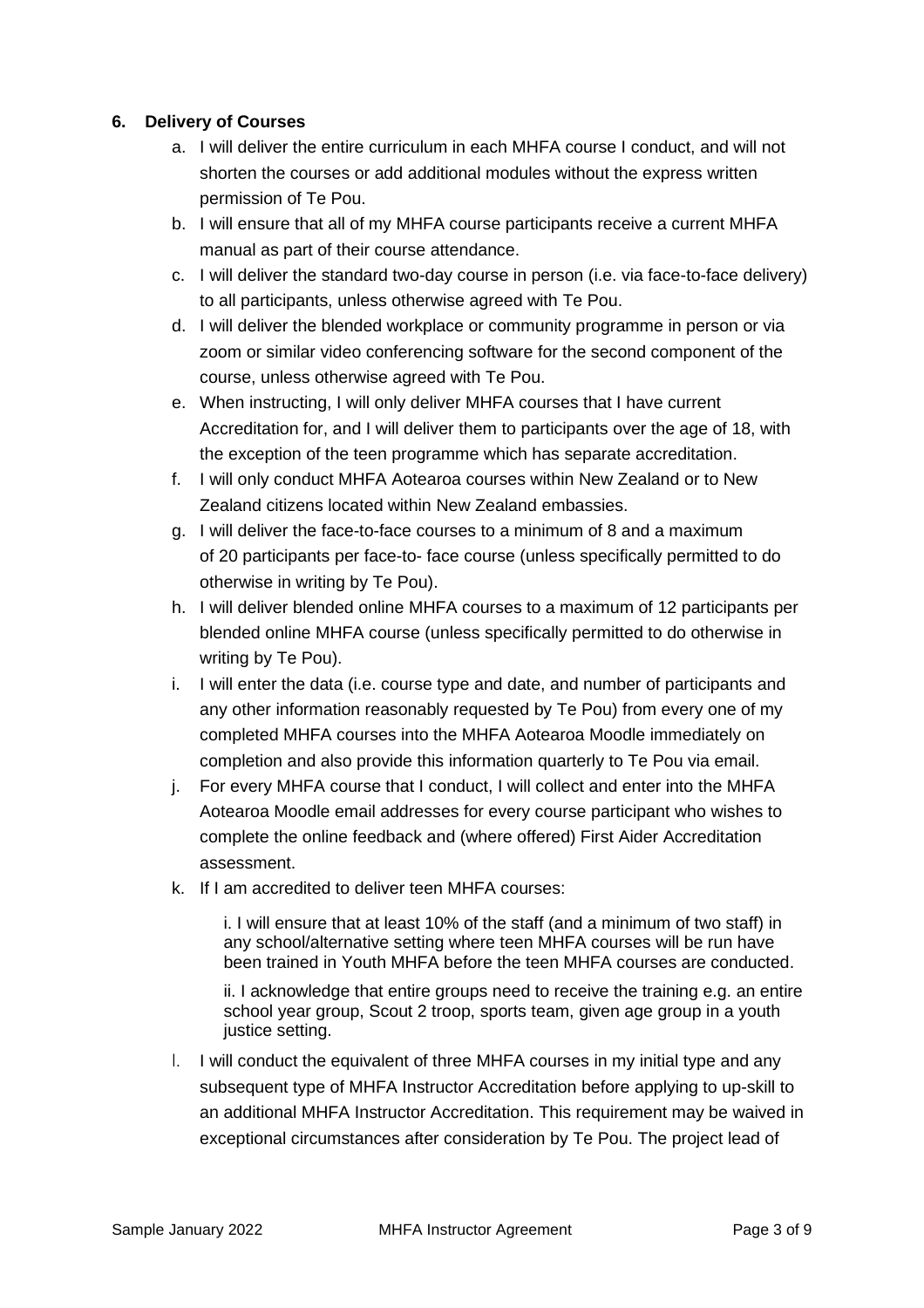MHFA Aotearoa in Te Pou is the authorized decision maker for any requests for consideration of any exceptional circumstances.

#### **7. Instructor Accreditation**

- a. To maintain my MHFA Instructor Accreditation, I understand that I must deliver:
	- I. A minimum of two 12-14 hour standard MHFA Aotearoa courses for which Accreditation is held within the first 12 months from the date of Accreditation as an instructor.
	- II. A minimum of two MHFA Aotearoa core courses every year thereafter.
	- III. A minimum of one MHFA Aotearoa course in the twelve months prior to Accreditation renewal for each applicable course or specialised course for which Accreditation is held.
- b. I will pay (or ensure payment is made by my employer) a single accreditation fee annually when invoiced by Te Pou.
- c. Failure to comply with these requirements will lead to the lapsing and or termination of my Accreditation.
- d. I accept that these Terms and Conditions will continue to bind me until this Agreement is terminated.

#### **8. Termination of Accreditation**

Te Pou may terminate Accreditation without notice, if the Instructor:

- a. Commits a serious breach of this Agreement.
- b. Does an unreasonable act or is convicted of a criminal offence which, in Te Pou opinion reflects unfavorably on the MHFA Aotearoa programmes or organization; or
- c. Does not comply with MHFA Aotearoa Instructor Code of Conduct

#### **9. Non-compliance with Agreement**

Te Pou will take the following steps if I do not comply with the Terms and Conditions:

- I. Contact me directly to resolve the problem.
- II. If the problem is not resolved, Te Pou will 'lapse' my Accreditation until a resolution is achieved. When an instructor is 'lapsed' they are unable to purchase MHFA manuals and enter any course information into the MHFA Aotearoa Moodle.
- III. Te Pou may also instigate an audit of MHFA courses I have conducted, including reviewing past course participant feedback. I will cooperate with the requirements of any audit and provide whatever information is reasonably requested as part of any audit.
- IV. If a resolution cannot be achieved to Te Pou satisfaction, I will be deaccredited by Te Pou and no longer be able to deliver MHFA courses.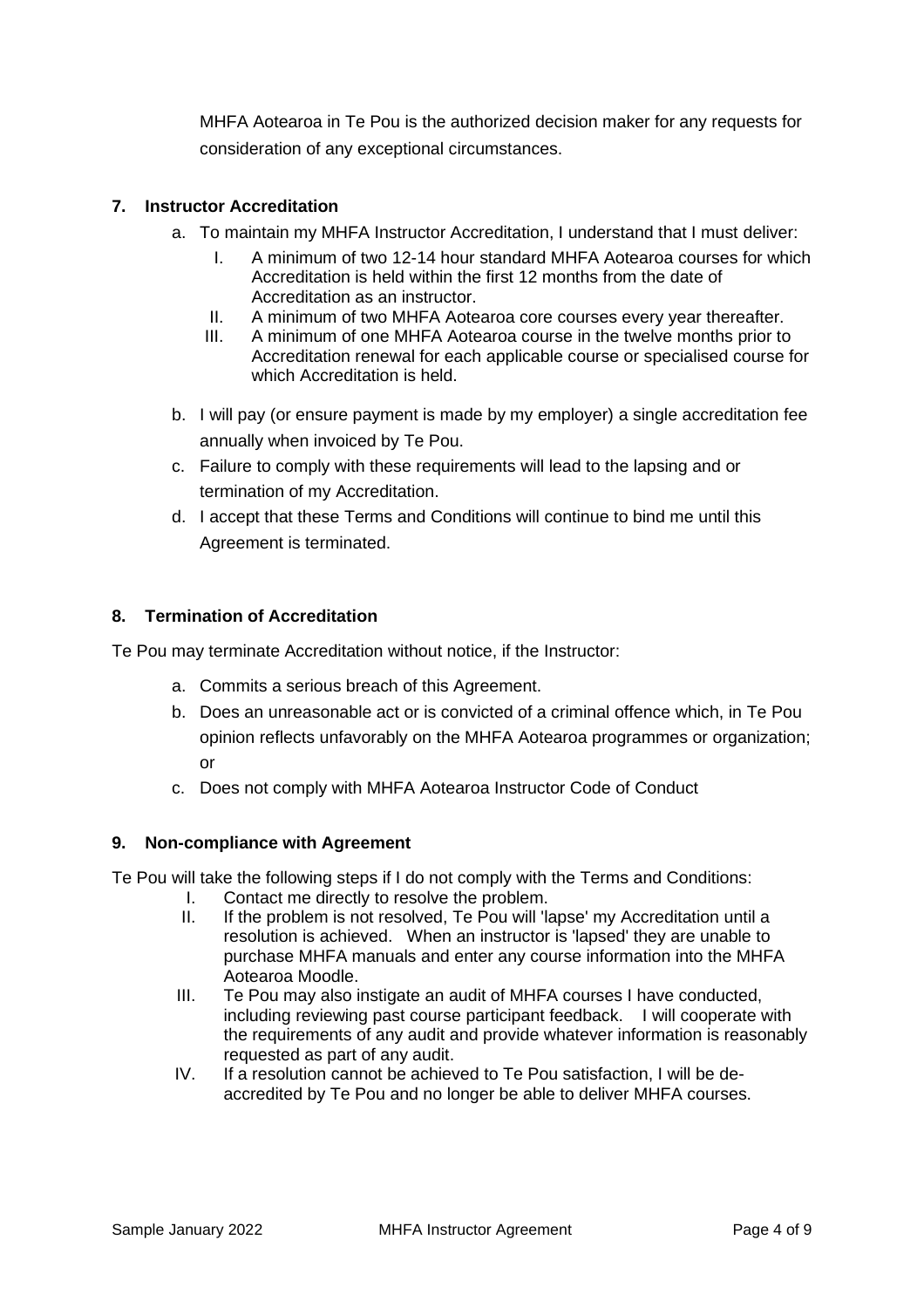#### **10. Amendment**

- a. I agree that Te Pou may, at its sole discretion, amend these Terms and Conditions from time to time.
- b. I agree that, upon Te Pou notifying me of the amended terms, that I will be required to accept that I continue to be bound by the amended terms.
- c. I agree that if I do not agree that I am so bound, that my MHFA Instructor Accreditation will lapse three months after notification of the amendment.

#### **11. Ethical & Professional Standards**

I will at all times:

- a. operate in a manner that is in line with standards outlined by MHFA Aotearoa.
- b. act in accordance with the Instructors Code of Conduct as varied from time to time.
- c. exercise due care, skill and only provide and utilise materials, equipment and venues that are suitable and fit for the purpose for which they are being used.
- d. Disclose to Te Pou immediately if I am being investigated by any agency for a possible breach of ethical or professional standards.
- e. Disclose to Te Pou immediately if I am the subject of any upheld complaints and or breaches and associated practice sanctions of ethical or professional standards.

#### **12. Privacy and Confidentiality**

I acknowledge that I:

- a. Must work within all legislative frameworks related to privacy, health records and individual and organizational confidentiality at all times during and after delivering courses.
- b. Must not release or provide to any third party the MHFA Aotearoa materials, unless in accordance with these Terms and Conditions, without the express consent of MHFA Aotearoa.
- c. Must store all records and materials associated with delivery of all courses in a secure manner that protects these against theft or loss.

#### **13. Instructor Feedback and Continuous Improvement**

- a. MHFA Aotearoa is committed to continuous improvement in the delivery of its training materials and support arrangements.
- b. To ensure quality and fidelity of MHFA Aotearoa courses, each Accredited Instructor will be audited by a master instructor appointed by Te Pou annually. This may move to every three years following initial audit.
- c. MHFA Aotearoa will provide and circulate sector communication about the MHFA programmes, maintain a MHFA accredited instructor database, provide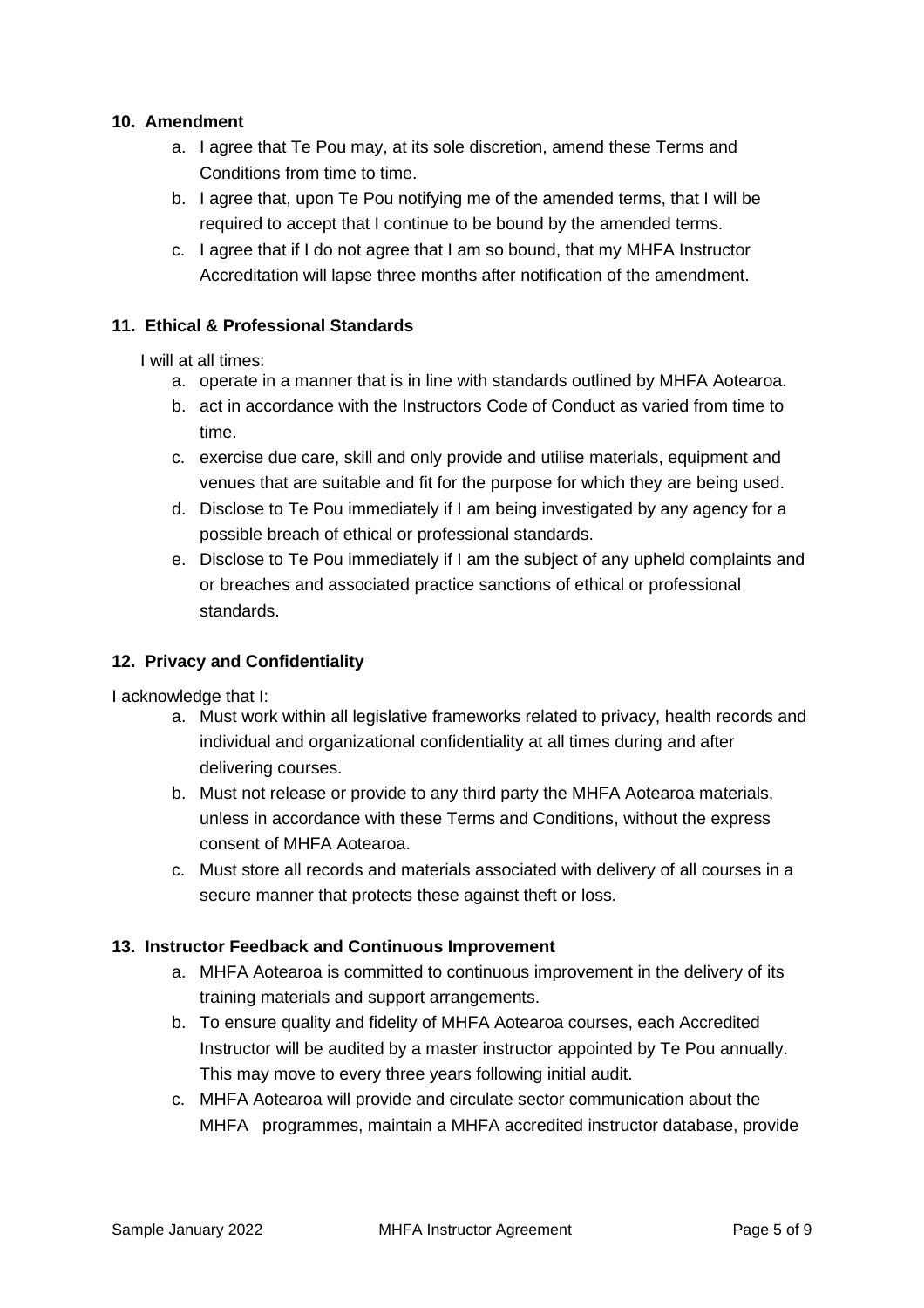ongoing support to any query from a currently accredited MHFA instructor, provision of updates to the MHFA teaching materials or any relevant research.

d. MHFA Aotearoa will host at least 2 online meetings annually (open to all instructors to discuss any operational issues or feedback. Feedback can also be sent via email to [mhfa@tepou.co.nz](mailto:mhfa@tepou.co.nz)

#### **14. Indemnity**

- a. I will indemnify Te Pou against all losses or liability resulting from any failure to perform my obligations in accordance with this Agreement.
- b. I warrant that I do not have a conflict of interest with regard to performing the MHFA Aotearoa Code of Conduct obligations set out in these Terms and Conditions, but if one arises, I will immediately notify Te Pou. If Te Pou considers the conflict cannot be appropriately resolved it may terminate this Agreement with immediate effect by written notice.

#### **15. Termination of Agreement**

- a. Either Te Pou or the Instructor may terminate this Agreement for any reason by giving the other party one weeks' written notice.
- b. Te Pou may terminate this Agreement with immediate effect where the Instructor:
	- i. Commits a serious breach of this Agreement.
	- ii. Does an unreasonable act or is convicted of a criminal offence which, in Te Pou opinion reflects unfavorably on the organization and the MHFA Aotearoa programme.

#### **16. Nature of relationship**

The parties agree that this Agreement does not create any relationship of employment, partnership or joint venture between Te Pou and the Instructor.

#### **17. Entire Agreement**

This Agreement:

- a. constitutes the entire agreement between Te Pou and the Instructor; and
- b. supersedes and cancels any contract, deed, arrangement, related condition, collateral arrangement, condition, warranty, indemnity or representation imposed, given or made by Te Pou or the Instructor (or an agent of either of them) before entering into this Agreement.

#### **18. Notification**

The MHFA Aotearoa project lead will be the contact point for all matters in relation to this Agreement, and can be contacted via mhfa@tepou.co.nz.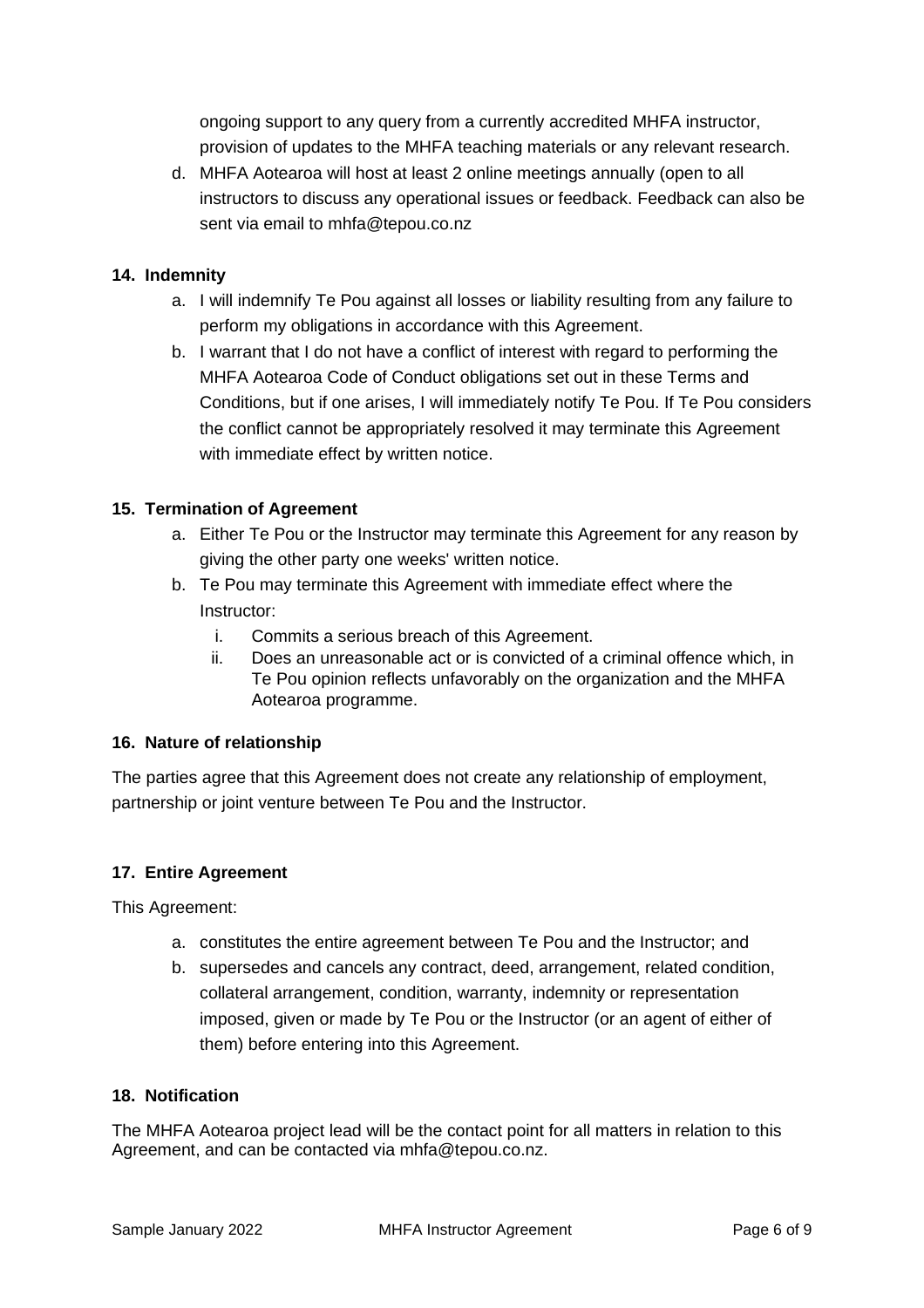#### **19. Accreditation**

- a. I accept that if the above Terms and Conditions are not met, my annual MHFA Instructor Accreditation will lapse, and I will be de-accredited.
- b. I acknowledge that after de-accreditation, I must attend the required days of the MHFA Instructor Training Course in order to become an accredited MHFA Instructor again.

# **Instructor Code of Conduct**

#### **Preamble**

Mental Health First Aid (MHFA) Instructors are key to maintaining the integrity and strong reputation of the MHFA programme and are the face of MHFA Aotearoa, the organisation, across the community.

The MHFA Instructor Code of Conduct details standards and a code of practice for Instructors. Through signing the MHFA Aotearoa Instructor Agreement, all MHFA instructors agree to abide by this code of conduct (Code). This code affirms the professional standards expected of Instructors. Instructors are required to act with integrity in all dealings with MHFA and to always align with this code when representing oneself as a MHFA Instructor.

#### **Purpose**

The Code details conduct standards that MHFA Instructors must adhere to. Adoption of, and compliance with, the Code:

- sets MHFA Aotearoa's expectations of behaviour and conduct of its Instructors
- provides a set of principles to guide Instructors in their conduct
- encourages public confidence in MHFA courses and training and MHFA Instructors
- promotes and protects the reputation of MHFA Aotearoa.

#### **Application**

An Instructor must be, in the opinion of MHFA Aotearoa, a fit and proper person to enjoy the rights and privileges associated with accreditation as an MHFA Instructor and deliver MHFA courses.

MHFA Aotearoa is the owner of this Code and Instructors understand that MHFA Aotearoa have complete authorisation to enforce and interpret this Code. MHFA Instructors must comply with each of the following standards; non-compliance is a breach of the MHFA Instructor Agreement and may result in an Instructor's Accreditation becoming lapsed or deaccredited.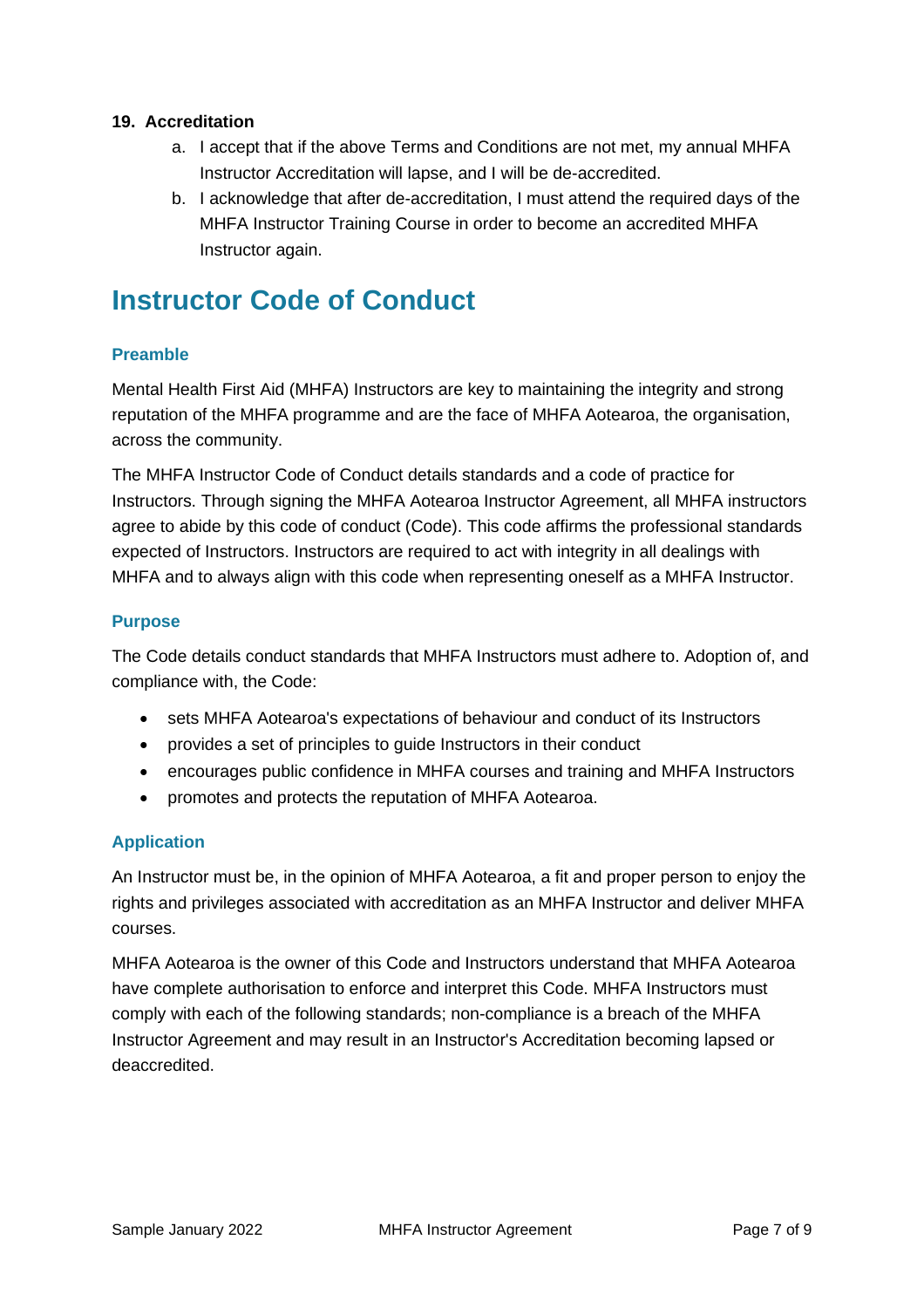#### **Overall Standards**

MHFA Aotearoa requires that all who represent the organisation do so in a professional manner, without bringing MHFA Aotearoa, Te Pou, the MHFA Programme or MHFA Instructors into disrepute. If identifiable as an MHFA Instructor, an Instructor should:

1. support the vision, mission and strategic objectives of MHFA Aotearoa

2. uphold and follow the MHFA Aotearoa values

3. respect and uphold the policies and teaching methods of the MHFA Programme, including only delivering courses within New Zealand

4. act in a manner that is fitting of an MHFA Instructor and does not bring the reputation of the MHFA Programme into disrepute

5. behave professionally and accept responsibility for their words and actions

6. have respect for and sensitivity towards the diverse backgrounds and beliefs of participants, other MHFA Instructors, MHFA Aotearoa and Te Pou staff, consultants and volunteers, and other people they speak to, or interact with, while performing their role as an MHFA Instructor

7. extend professional courtesy to other MHFA Instructors, MHFA Aotearoa and Te Pou staff, consultants and volunteers, MHFA course participants or potential participants and to all other people they speak to, or interact with, while performing their role as an MHFA **Instructor** 

8. only make public comment, including through social media, about MHFA Programmes that positively promotes MHFA.

#### **Professional Behaviour During Course Delivery**

MHFA Aotearoa requires that all MHFA Instructors behave with dignity and show respect and courtesy to participants, other MHFA Instructors, MHFA staff, consultants and volunteers, and others in all MHFA related activities.

MHFA Instructors should:

1. provide a safe and healthy learning environment that is free from bullying and unlawful harassment and discrimination

2. not intentionally, knowingly, or recklessly interact with a participant in a manner that adversely affects or endangers the learning, physical health, mental health or safety of the participant

3. show respect for the rights, dignity, and worth of participants

4. recognise the boundaries and limitations of their professional competence and take accountability for their professional activities and actions